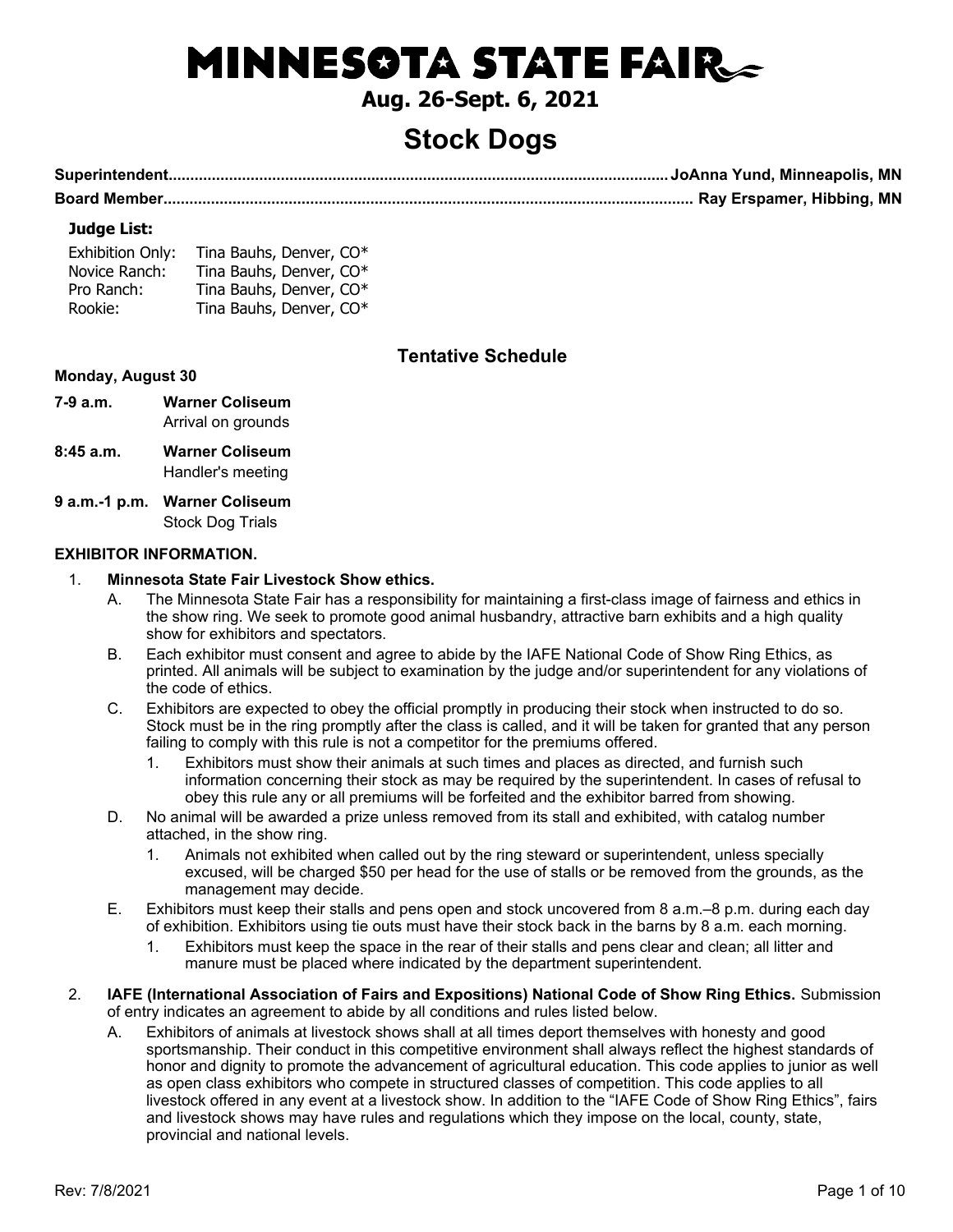1. All youth leaders working with junior exhibitors are under an affirmative responsibility to do more than avoid improper conduct or questionable acts. Their moral values must be so certain and positive that those younger and more pliable will be influenced by their fine examples. Owners, exhibitors, fitters, trainers and absolutely responsible persons who violate the code of ethics will forfeit premiums, awards and auction proceeds and shall be prohibited from future exhibition in accordance with the rules adopted by the respective fairs and livestock shows. Exhibitors who violate this code of ethics demean the integrity of all livestock exhibitors and should be prohibited from competition at all livestock shows in the United States and Canada.

#### B. **The following is a list of guidelines for all exhibitors and all livestock in competitive events:**

- 1. All exhibitors must present, upon request of fair and livestock show officials, proof of ownership, length of ownership, and age of all animals entered. Misrepresentation of ownership, age or any facts relating thereto is prohibited.
- 2. Owners, exhibitors, fitters, trainers, or absolutely responsible persons shall provide animal health certificates from licensed veterinarians upon request by fair or livestock show officials.
- 3. Junior exhibitors are expected to care for and groom their animals while at fairs or livestock shows.
- 4. Animals shall be presented to show events where they will enter the food chain free of violative drug residues. The act of entering an animal in a livestock show is the giving of, consent by the owner, exhibitor, fitter, trainer and/or absolutely responsible person for show management to obtain any specimens of urine, saliva, blood, or other substances from the animal to be used in testing. Animals not entered in an event which culminates with the animal entering the food chain shall not be administered drugs other than in accordance with applicable federal, state and provincial statutes, regulations and rules. Livestock shall not be exhibited if the drugs administered in accordance with federal, state and provincial statutes, regulations and rules affect the animal's performance or appearance at the event.
	- a. If the laboratory report on the analysis of saliva, urine, blood, or other sample taken from livestock indicates the presence of forbidden drugs or medication, this shall be prima facie evidence such substance has been administered to the animal either internally or externally. It is presumed that the sample of urine, saliva, blood, or other substance tested by the laboratory to which it is sent is the one taken from the animal in question, its integrity is preserved, and all procedures of said collection and preservation, transfer to the laboratory and analysis of the sample are correct and accurate and the report received from the laboratory pertains to the sample taken from the animal in question and correctly reflects the condition of the animal at the time the sample was taken, with the burden on the owner, exhibitor, fitter, trainer, or absolutely responsible person to prove otherwise.
	- b. At any time after an animal arrives on the fair or livestock show premises, all treatments involving the use of drugs and/or medications, for the sole purpose of protecting the health of the animal, shall be administered by a licensed veterinarian. \*The Minnesota State Fair allows exceptions in breeding classes for sound management practices such as mastitis or pneumonia control.
- 5. Any surgical procedure or injection of any foreign substance or drug or the external application of any substance (irritant, counterirritant or similar substance) which could affect the animal's performance or alter its natural contour, conformation, or appearance, except external applications of substances to the hoofs or horns of animals which affect appearance only and except for surgical procedures performed by a duly licensed veterinarian for the sole purpose of protecting the health of the animal, is prohibited.
- 6. The use of showing and/or handling practices or devices such as striking animals to cause swelling, using electrical contrivance or other similar practices are not acceptable and are prohibited.
- 7. Direct criticism or interference with the judge, fair or livestock show management, other exhibitors, breed representatives or show officials before, during, or after the competitive event is prohibited. In the furtherance of their official duty, all judges, fair and livestock show management, or other show officials shall be treated with courtesy, cooperation and respect and no person shall direct abusive or threatening conduct toward them.
- 8. No owner, exhibitor, fitter, trainer or absolutely responsible person shall conspire with another person or persons to intentionally violate this code of ethics, or knowingly contribute or cooperate with another person or persons either by affirmative action or inaction to violate this code of ethics. Violation of this rule shall subject such individual to disciplinary action.
- 9. The application of this code of ethics provides for absolute responsibility for an animal's condition by an owner, exhibitor, fitter, trainer, or participant whether or not he or she was actually instrumental in, or had actual knowledge of the treatment of the animal in contravention of this code of ethics.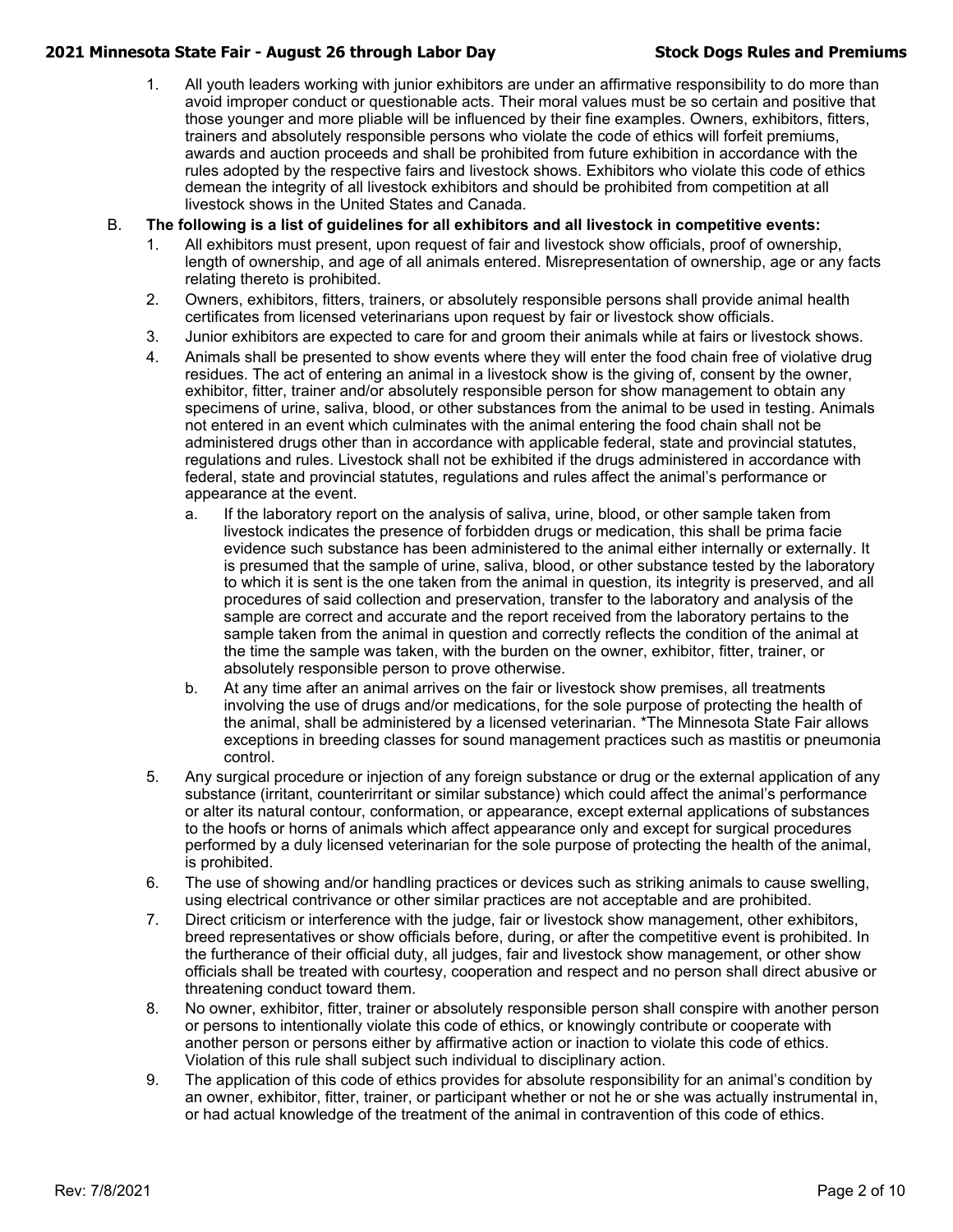- 10. The act of entering an animal is the giving of consent by the owner, exhibitor, fitter, trainer or absolutely responsible person to have disciplinary action taken by the fair or livestock show for violation of the Code of Show Ring Ethics and any other rules of competition of the fair or livestock show without recourse against the fair or livestock show. The act of entering an animal is the giving of consent that any proceedings or disciplinary actions taken by the fair or livestock show may be published with the name of the violator or violators in any publication of the International Association of Fairs and Expositions, including Fairs and Expositions and any special notices to members.
- 11. The act of entering an animal in a fair or livestock show is the giving of verification by the owner, exhibitor, fitter, trainer or absolutely responsible person that he or she has read the IAFE National Code of Show Ring Ethics and understands the consequences of and penalties provided for actions prohibited by the code. It is further a consent that any action which contravenes these rules and also in violation of federal, state or provincial statues, regulations or rules may be released to appropriate law enforcement authorities with jurisdiction over such infractions.
- 3. **NALS&RMA Rule Infraction Database.** Barred or Disqualified Exhibitors: The Minnesota State Fair, in cooperation with the North American Livestock Show and Rodeo Managers Association (NALS&RMA), Rule Infraction Database (RID), reserves the right to refuse entry of any exhibitor who has been barred or disqualified from any other show on the basis of unethical practices referred to in the International Association of Fairs and Expositions (IAFE), National Code of Show Ring Ethics.
- 4. **ALL SPECIES. Livestock Health Regulations and Identification.** All animals will be inspected by the official veterinarian the opening day of the exhibition and daily during the exhibition. The official veterinarian will order the immediate removal to a quarantine facility, or from the exhibition premises, any animal showing clinical signs of any infectious, contagious or communicable disease, including ringworm and warts.
	- A. Any animal showing evidence of any disease, abscesses, or any open contagious lesions will not be allowed to exhibit or show, and will be subject to isolation or expulsion depending on the nature and seriousness of the disease, abscess or lesion in question. If illness of any nature is suspected in any animal, said animal is subject to examination by the State Veterinarian and owner or exhibitor of said animal must abide by the decision of this veterinarian. Animals with warts or ringworm may not be shown. A statement from a veterinarian that an animal is being treated for these diseases is not acceptable. Animals known by the exhibitor to have an infectious, communicable disease or to have been exposed to an infectious, communicable disease, or to be from a quarantined flock may not be entered in an exhibition.
	- B. **Identification.** The goal of these ID requirements is to uniquely identify animals so they can be traced to their source in a disease outbreak.
		- 1. All cattle, swine, sheep and goats exhibited at the fair must have official identification (ID) that meets the requirements of both state and federal animal identification rules. The type of ID used in each species may vary, but each official ID is unique to that animal within the United States. For pictures of official ear tags and more information about official ID in livestock, visit the Board of Animal Health Official ID page at bah.state.mn.us/official-id/.
		- 2. There are no state or federal requirements at this time to officially identify camelid species or rabbits. Some members of the poultry group will need to be individually banded so they may be identified to their owner at the fair.
- 5. **Taxpayer identification.** Internal Revenue Service (IRS) regulations require the Minnesota State Fair to collect a TIN (Taxpayer Identification Number) from exhibitors. The Minnesota State Fair files information returns with the IRS; this information is used by the IRS for identification purposes, and for verification of the accuracy of tax returns. Exhibitors receiving premiums totaling \$600 or more will receive tax form 1099-MISC the following January.
	- A. **For most, the TIN will be a social security number or EIN individual tax identification number.** Failure to furnish a TIN upon request may result in penalties. You will not be permitted to show if you do not supply this number.
		- 1. You must provide your TIN whether or not you are required to file a tax return.
		- 2. Each exhibitor must provide his/her own TIN.
		- 3. Premium checks will be made out to the name and address listed on the W-9 (W-8BEN or W-8ECI for foreign exhibitors).
	- B. **Foreign exhibitors.** The Minnesota State Fair is required to withhold 30% of the gross payment to all foreign payees, including livestock and horse exhibitor premium payments. If a foreign person is the beneficial owner of the income they should complete a W-8BEN form. This form:
		- 1. Establishes foreign status.
		- 2. Claims that the person is the beneficial owner of the income for which the form is being furnished or is a partner in a partnership subject to withholding and;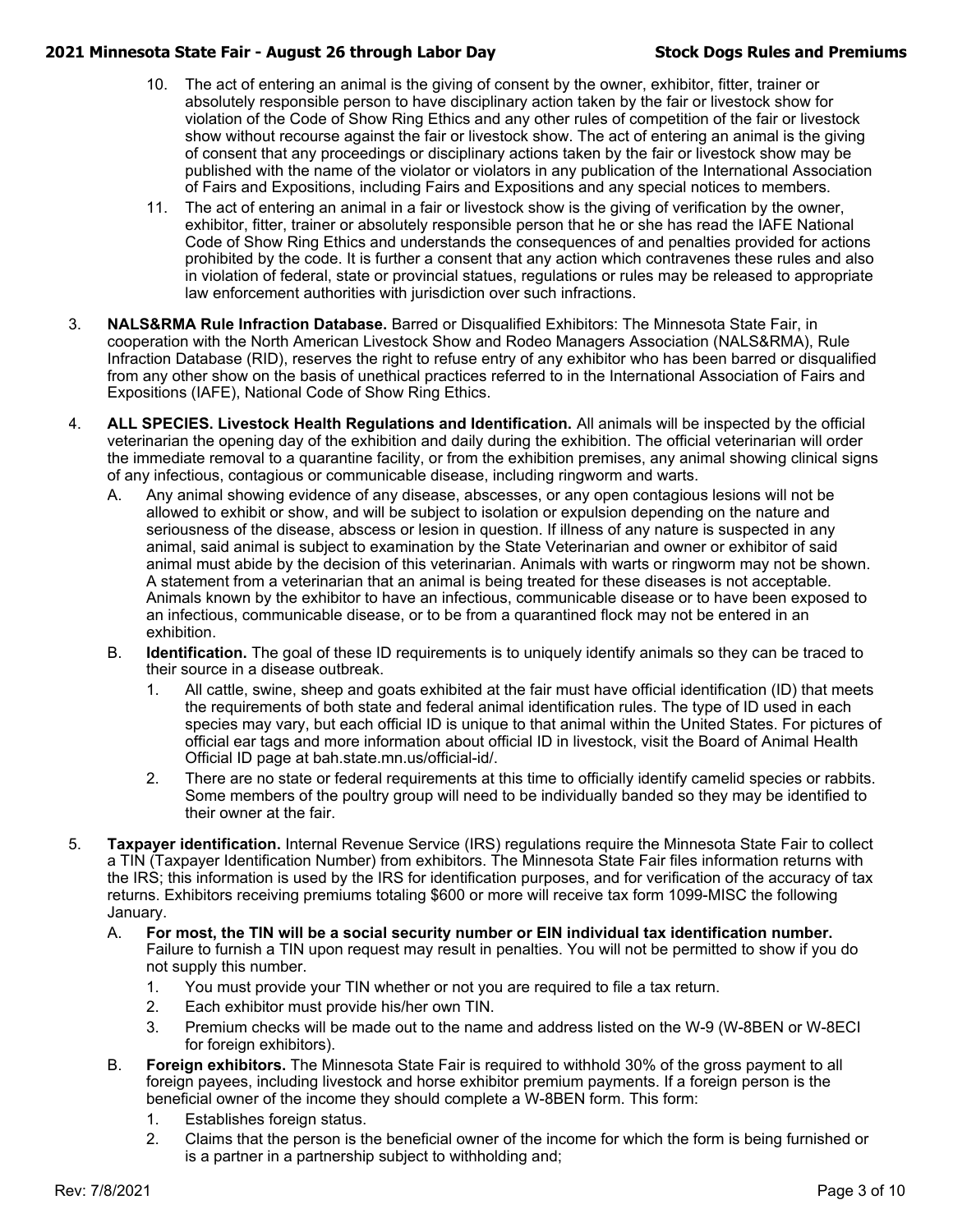- 3. If applicable, claims a reduced rate of or exemption from withholding under an income tax treaty.
- 4. A completely filled out W-8BEN must include either line 6 or line 7. For an exemption under tax treaty benefits, they must fully complete lines 9 and 10 stating article of the treaty and an explanation of the reason the article applies. More information on tax treaties is available at www.irs.gov. Instructions and form W8-BEN. The form and instructions may be found at: taxmap.ntis. gov/taxmap/ts0/formsw8\_o\_1a444eca.html.
- 6. **Refunds.** Request for refunds may be made through Thursday, Aug. 12, 2021.
	- A. **No refunds for entries canceled after Aug. 12, 2021, except in the event of contagious disease or injury.** Request for refund must be in writing, and must include a written doctor's or veterinarian's note.
	- B. **No refunds \$10 and under will be issued.**
	- C. Refunds are issued after all Minnesota State Fair department premium checks have been distributed.
- 7. **Fire safety and Electrical requirements.** The State Fair is working with the State Fire Marshal and the fair's own life safety staff to ensure an incident free exposition. Your expected cooperation in complying with these requirements is appreciated. They will be enforced on a 24-hour basis; please plan accordingly. The following rules are in place to help keep safe power supplies operable in the barns. The Minnesota State Fair reserves the right to order excess electrical equipment removed if necessary to protect power supplies, stock and exhibitors.

#### A. **Smoking.**

- 1. Smoking is NOT permitted in the barn at any time.
	- For the comfort and safety of all, designated smoking areas have been established at specified locations throughout the fairgrounds. Smoking (including use of electronic cigarettes) is now permitted only in these areas.

#### B. **Prohibited.**

- 1. **Open flames are strictly prohibited.**
- 2. Ignition sources such as frying pans, coffee pots, hot plates, toasters, toaster ovens and warming trays are prohibited.
- 3. Fuel powered generators and fuel containers are prohibited in the barn and in the livestock parking areas.
- 4. Extra lighting in exhibit areas will not be allowed.
- C. Decorative material must be rendered and maintained flame retardant in accordance with the state fire code; documentation is required.
- D. **Electrical equipment.** All electrical equipment (fans, blowers, extension cords, etc.) is subject to electrical inspection and subject to removal if unsafe and/or does not meet electrical codes.
- E. **Fans.** Any fans used must be suspended at the front of cattle. For purposes of electric conservation and safety, it is asked that fans be kept to a minimum and used only for heat stress prevention.
- F. **Extension cords.** All extension cords must be at least 12 gauge or larger Type G, PPE, S, SE, SEO, SEOO, SC, SCE, SCT, SO, SOO, ST, STO, STOO, W or other types identified for extra-hard usage and must be of the grounding type.
	- 1. Extension cords must also be three-wire flexible.
	- 2. No lightweight (2 wire) extension cords or "zip" cords (18 gauge or smaller) may be used anywhere on the State Fairgrounds.
		- a. Octopus plugs and two-wire extension cords often create a fire hazard and will be removed if found in use during an event.
		- b. Cables with a "J" in the type designation (Such as Type SJT) are not permitted.
- G. **Doors to the Cattle Barn electrical box rooms must be kept clear at all times.**
- 8. **Dormitories.** In compliance with Minnesota Department of Health licensing regulations, the number of beds available for open class exhibitors in the dorms is limited. Exhibitors may purchase space to camp in the livestock lots (see Livestock exhibitors overnight parking below), or go to mnstatefair.org/general\_info/lodging. html for useful links for hotel/motel lodging.

#### 9. **Vehicles and parking.**

- A. **Livestock exhibitor parking, overnight.**
	- 1. **Limited space; filled by computer generated lottery.**
	- 2. Complete information available online mnstatefair.org.
- B. **Livestock exhibitor parking, daily.** Ordered with livestock entries.
	- 1. Allocated on a first come, first served basis. Valid only for dates showing (based on entries)
	- 2. Limit of two per exhibitor.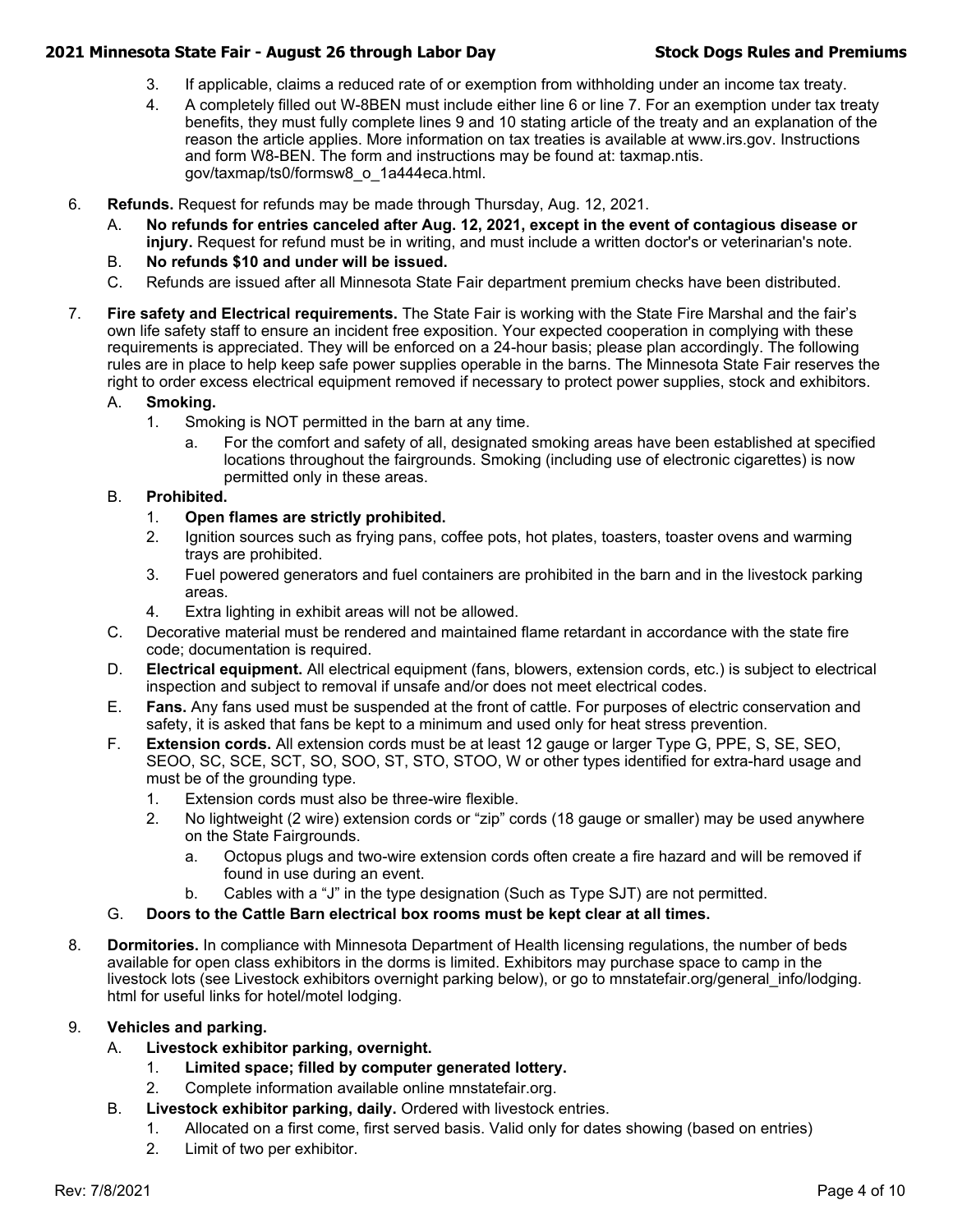- 3. License number(s) MUST be included with order
- C. **Trucks and trailers.** Parked across Como Ave. in Stella lot.
- D. **Vehicle inspection.** For security and safety concerns, vehicles entering the Minnesota State Fairgrounds beginning Aug. 9, 2021 and through the run of the fair, will be subject to inspection.
	- 1. Vehicle entry restricted to either Gate 1 (north Underwood St.) or Gate 14 (Canfield St.).
- 10. **Admission fees.** Entry into the Minnesota State Fair shall be solely contingent upon presentation and surrender of a valid ticket of admission in accordance with the schedule of gate admission prices at mnstatefair.org.
	- A. **Pre-fair discount admission tickets.** Information on purchasing is available at above link.
	- B. When leaving the fairgrounds, exhibitors and fair visitors may ask for a re-admittance privilege; which allows reentry onto the fairgrounds at Gate 14 between the hours of 4 a.m. and 10:30 p.m. on the same day without paying another admission.
- 11. **NOTICE on PREMIUMS for 2021.** Unfortunately for 2021, we have made the difficult decision to reduce premiums for some divisions and classes (please see specifics outlined below for each division and class). After a year without a fair and nearly all of our operating revenue, we were forced to make some significant budget cuts. Open class premiums have been based on entries per species and fixed costs associated with each show. Ribbons, plaques, sponsored premiums and other awards will still be presented. We hope to reinstate the regular premium schedules for competitions in 2022.

#### **OPEN CLASS STOCK DOG TRIALS RULES.**

- 1. **Entries.** When entry limits are reached, an alternate list will be prepared for each division. If at closing date, the entry limit for each division has not been reached, the number of dogs in other divisions will be expanded, starting with the lowest division.
	- A. **By mail.** Closes Monday, Aug. 9, 2021 at 4:30 p.m.
	- B. **Online.** Closes Monday, Aug. 9, 2021 at 4:30 p.m.
	- C. **Divisions and limits.** This year will be a TIME and POINTS trial.
		- 1. **Rookie.** Six dog limit.
		- 2. **Novice Ranch.** 12 dog limit.
		- 3. **Pro Ranch.** 12 dog limit.
		- 4. **Exhibition Only.** 10 dog limit.
- 2. **Fees.** Must accompany entry.
	- A. **\$25 per dog entry fee.** Limit two dogs per owner.
	- B. **Returned check fee.** Any check returned for nonsufficient funds (NSF), closed account, or stopped payment, will be assessed a \$30 service fee.
- 3. **Arrival and Departure.** Enter Gate 14, identifying yourself as a contestant in the Stock Dog Trials Competition. Inform the Livestock Parking staff if you are parking, or dropping off at Warner Coliseum.
	- A. **Parking.** Vehicles are parked in Lot D; get direction from the Livestock Parking staff on where to park.
		- 1. After parking, leash your dog(s) and lead them to Warner Coliseum.
	- B. **Dropping off at Warner Coliseum.** If you are dropping off dogs or materials at Warner Coliseum, you should do so immediately upon entering the grounds.
		- 1. After unloading, exit Gate 10; re-enter Gate 14 and park vehicle in Lot D. Get direction from the Livestock Parking staff on where to park.
		- 2. **Do not park in the lot directly south of Warner Coliseum.** Those spots are reserved. Unauthorized vehicles are subject to tagging and towing.

#### 4. **All dogs must have valid rabies certificates.**

- 5. **Dogs on the grounds.** Dogs must either be leashed, or in crates, except while in competition.
	- A. Owners are responsible for cleaning up after their dogs while on the fairgrounds.
	- B. Dogs may not be tied up and left unattended.
	- C. Secure locker room facilities will be available for dogs following competition, enabling exhibitors to enjoy the fair.
- 6. **Dog Trials.** This will be a Time and Points trial.
	- A. **Information.** Rules of the division, number of obstacles, course sequence and course diagram will be sent out with entry confirmations.
	- B. **Handler's meeting.** Announcements made at this meeting will supersede any prior written instructions.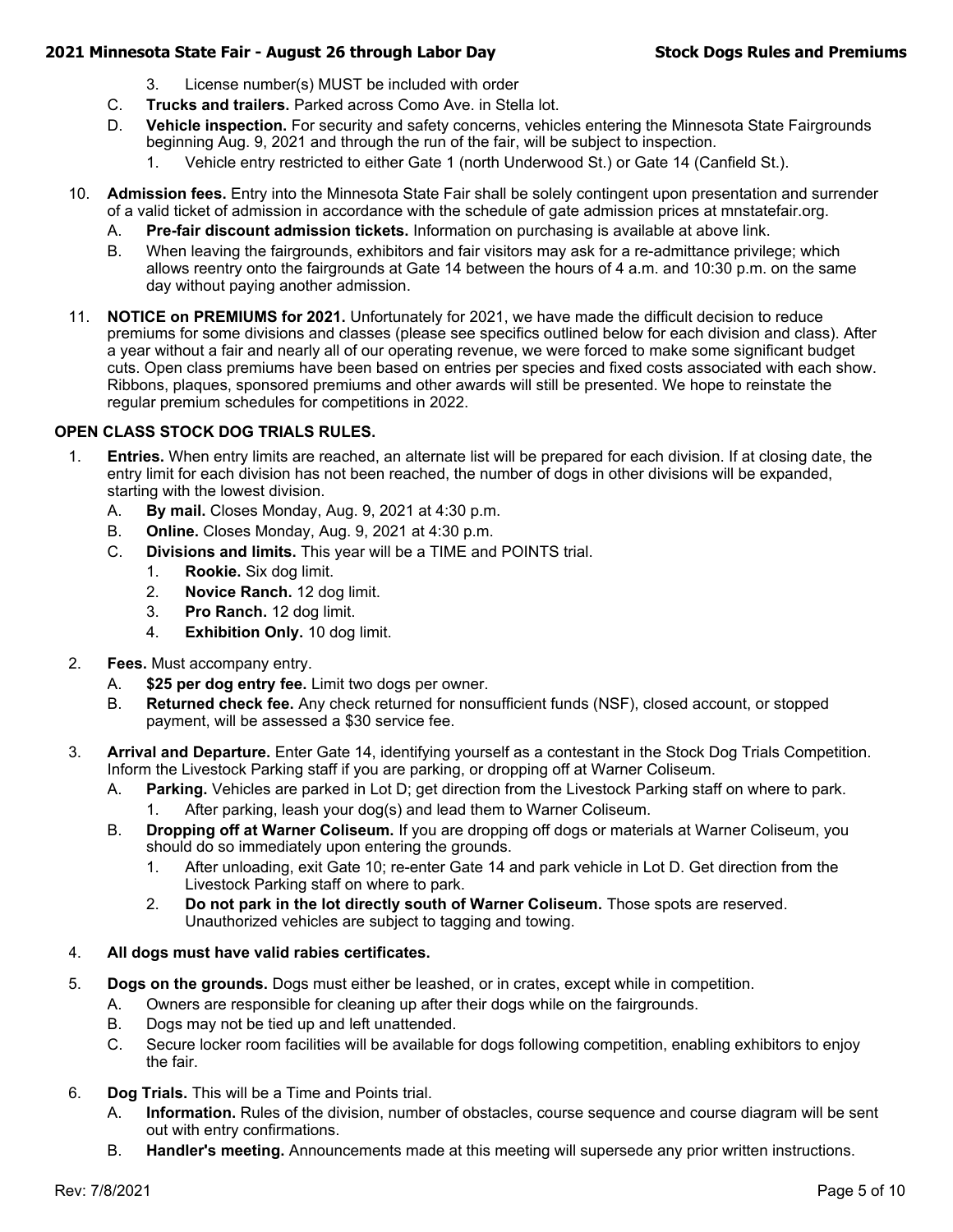- 1. Combined Rookie, Novice Ranch and Pro Ranch contestants.
- 2. Time line announced at Handler's meeting.
- C. **Object.** Handle sheep quietly, easily and confidently, having control and directing movement without injury of any sort.
- D. **Reruns.** Permitted at the judge's decision; judge's decision is final.
- E. **Gripping or biting.** If a dog bites a sheep in a severe manner, the dog will be disqualified and removed.
- F. **Unfinished work.** A dog that fails to complete the work in the allotted time shall be allowed to retain the points earned up to the expiration of the time limit. Order of work must follow designated pattern of work.
- G. **Scoring.** Judged "point plus time" with time lines being used to break ties.
- 7. **Awards.** Champions in the Rookie, Novice Ranch and Pro Ranch divisions will receive a trophy.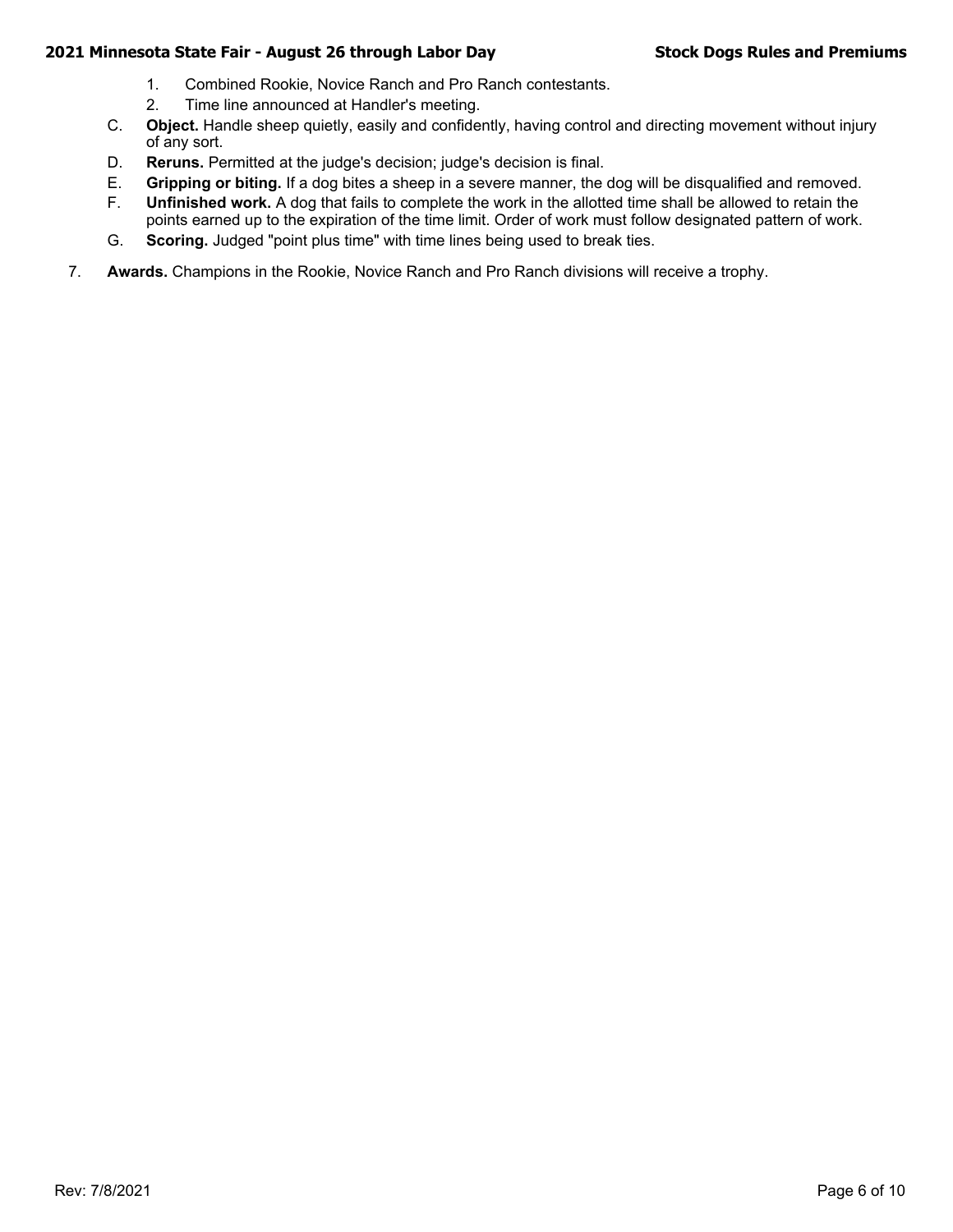## **Division 1: Rookie**

#### **Rookie Division Rules**

1. In addition to division rules, exhibitors and exhibits are bound by the overall Stock Dog Trials Department Rules.

#### 2. **Eligibility.**

- A. Handler may not have shown any dog at an advanced level in any herding venue.
- B. Dogs may not have been shown at an intermediate level in any herding venue.
- C. Dogs may not have previously won the Rookie Division.
- 3. **Dog limit.** Six dogs.
- 4. **Time.** Five minutes.
- 5. **Instructions.** Handler may accompany the dog.
	- A. Sheep are released in the arena.
	- B. Handler may not walk through any obstacle.
	- C. Course is performed as a fetch, drive or combination.
	- D. Run ends when time expires.

#### **Premiums for Rookie**

2021 Stock Dog Trials *all placings \$0*

#### **Class Listing for Rookie**

#### **Rookie**

1 Stock Dogs Rookie

*First place, plaque; second through sixth place, rosette.*

2 Stock Dogs Rookie Alternate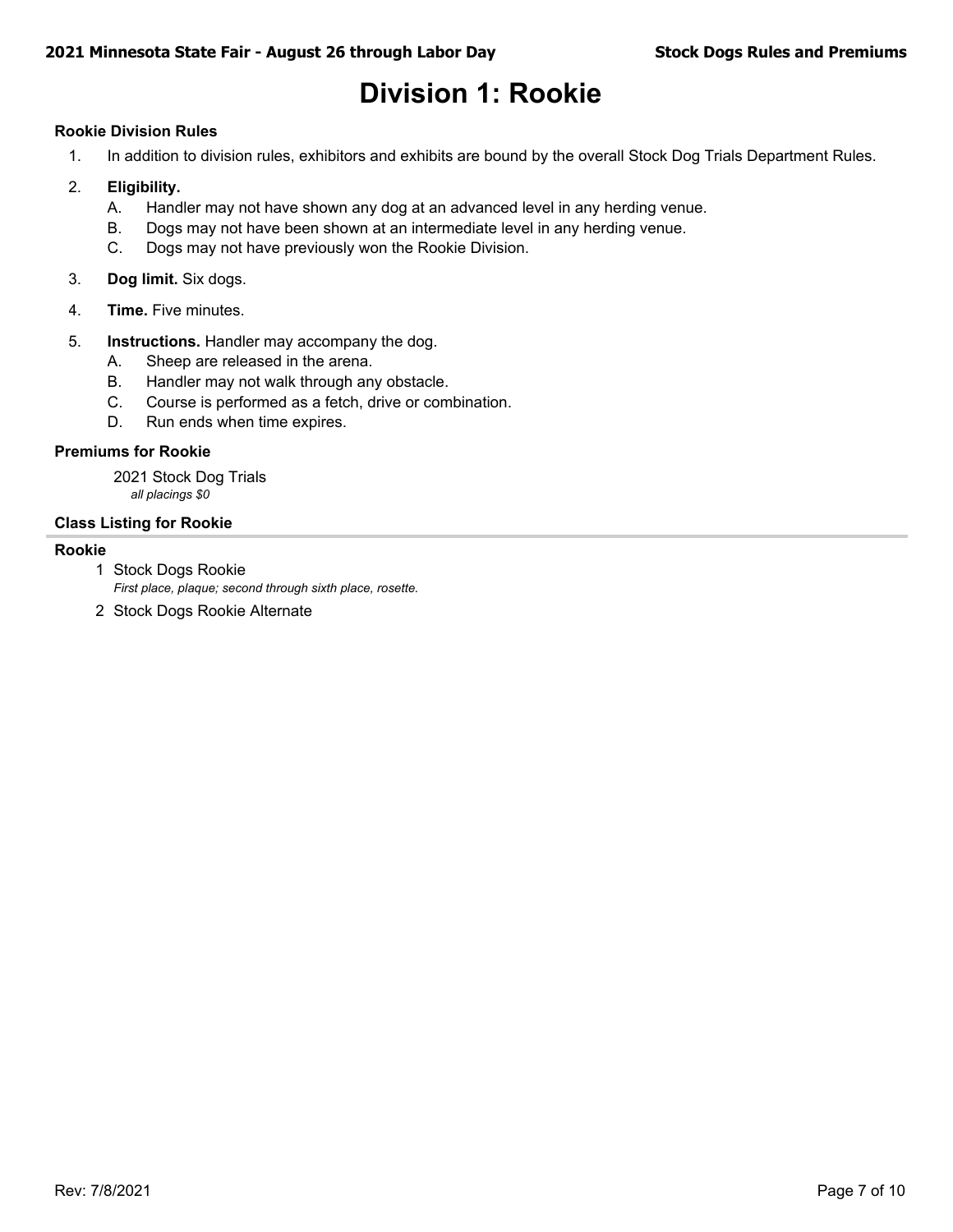### **Division 2: Novice Ranch**

#### **Novice Ranch Division Rules**

- 1. In addition to division rules, exhibitors and exhibits are bound by the overall Stock Dog Trials Department Rules.
- 2. **Eligibility.** Dogs may not have previously won the Novice Ranch Division.
- 3. **Dog limit.** 12 dogs.
- 4. **Time.** Seven minutes.
- 5. **Instructions.**
	- A. Three head of sheep are released into the arena.
	- B. Dog gathers the sheep. Handler and dog start behind line #2.
	- C. Handler must maintain a distance of 6 feet from stock/obstacle, except when working bridge, pen or shed.
	- D. Run ends when time is called.

#### **Premiums for Novice Ranch**

2021 Stock Dog Trials *all placings \$0*

#### **Class Listing for Novice Ranch**

#### **Novice-Ranch**

- *First place, plaque; second through sixth place, rosette.* 1 Stock Dogs Novice Ranch
- 2 Stock Dogs Novice Ranch Alternate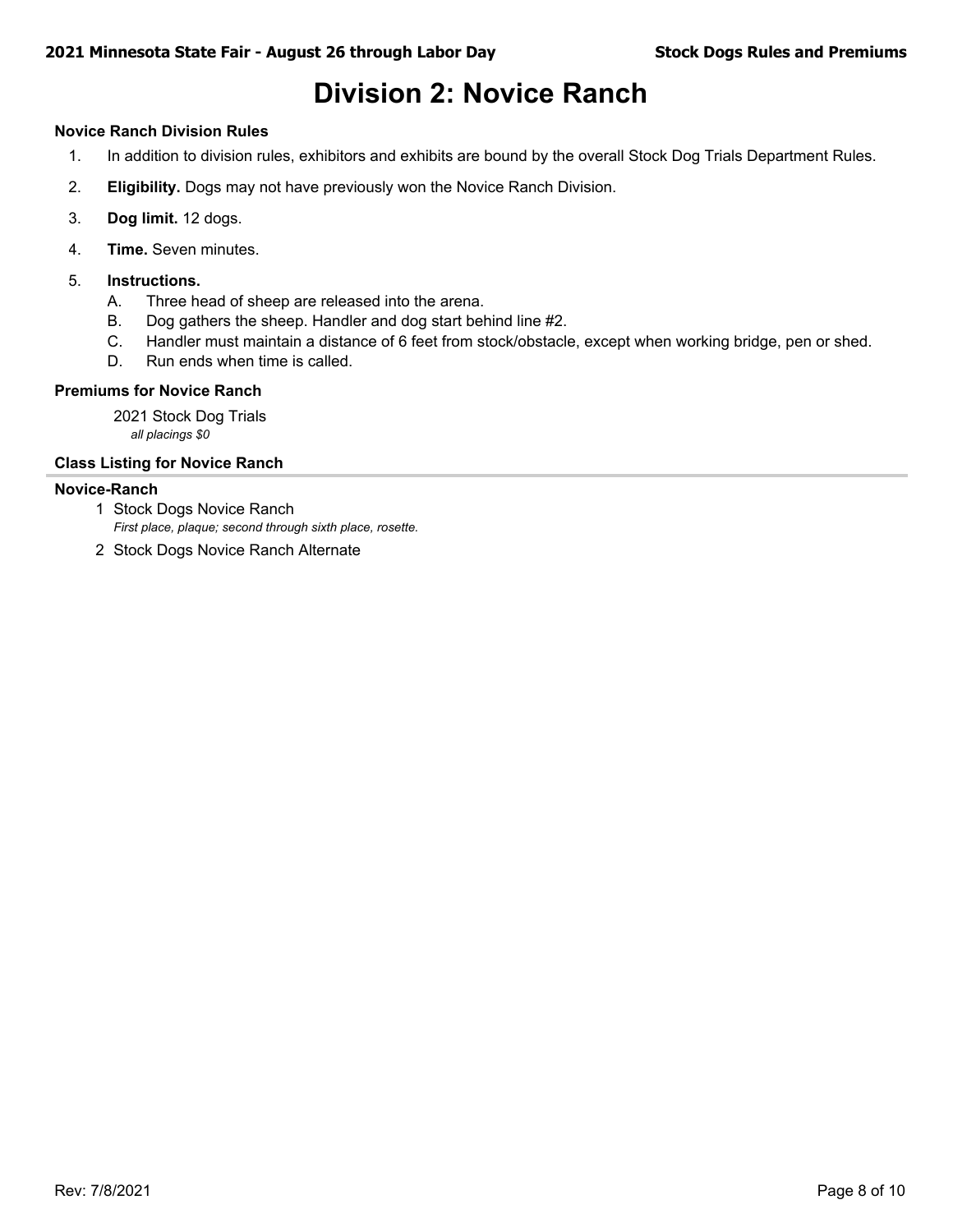### **Division 3: Pro Ranch**

#### **Rules**

- 1. In addition to division rules, exhibitors and exhibits are bound by the overall Stock Dog Trials Department Rules.
- 2. **Dog limit.** 12 dogs.
- 3. **Time.** Seven minutes.
- 4. **Instructions.**
	- A. Three head of sheep are released into the arena.
	- B. Handler remains in center area except when working bridge, pen or shed.
	- C. Handler must remain in penning circle during the pen to earn full pen points.
	- D. Run ends when time is called.

#### **Premiums for Pro Ranch**

2021 Stock Dog Trials *all placings \$0*

#### **Class Listing for Pro Ranch**

#### **Pro-Ranch**

- *First place, plaque; second through sixth place, rosette.* 1 Stock Dogs Pro Ranch
- 2 Stock Dogs Pro Ranch Alternate